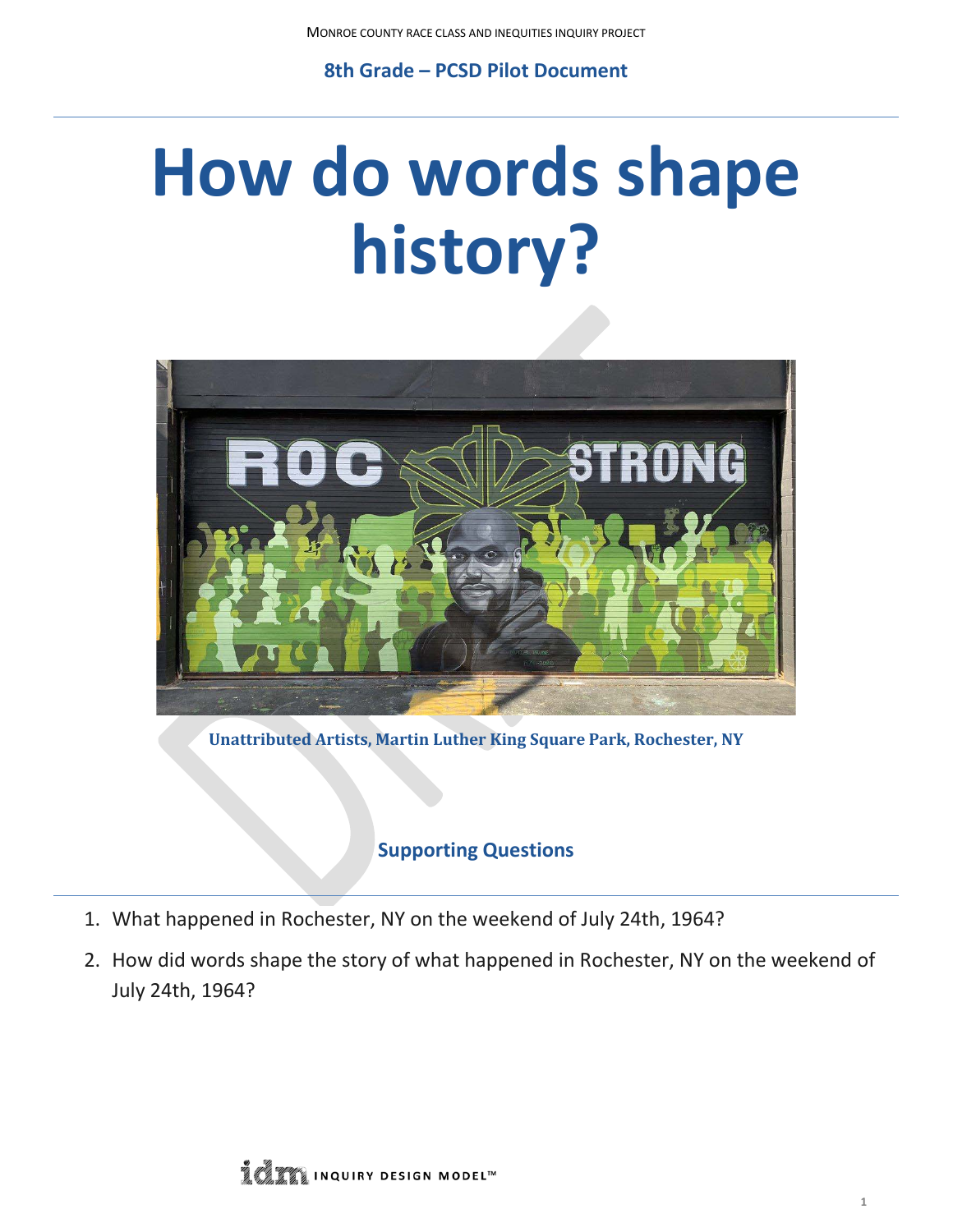# **8th Grade Words Shape History Inquiry**

|                                                                                                       | How do words shape history?                                                                                                                                                                                                                                                                                                                                                                                                                                                                                                                          |
|-------------------------------------------------------------------------------------------------------|------------------------------------------------------------------------------------------------------------------------------------------------------------------------------------------------------------------------------------------------------------------------------------------------------------------------------------------------------------------------------------------------------------------------------------------------------------------------------------------------------------------------------------------------------|
| <b>New York State</b><br><b>Social Studies</b><br><b>Framework Key</b><br><b>Idea &amp; Practices</b> | <b>8.9 DOMESTIC POLITICS AND REFORM:</b><br>8.9a The civil rights movement began in the postwar era in response to long-standing inequalities in American society, and<br>eventually brought about equality under the law, but slower progress on economic improvements.<br>8.9b The civil rights movement prompted renewed efforts for equality by women and other groups.<br>$\overline{\phantom{a}}$<br>$\bullet$ Gathering, Using, and Interpreting Evidence $\bullet$ Chronological Reasoning and Causation<br>Comparison and Contextualization |
| <b>Staging the</b><br><b>Question</b>                                                                 | Students will consider the concept of a "single story" and how language can influence historical<br>interpretation.                                                                                                                                                                                                                                                                                                                                                                                                                                  |

| <b>Supporting Question 1</b>                                                                                                                                                                                       |                                                                                                                                                            | <b>Supporting Question 2</b>                                                                                                                                                                       |  |  |
|--------------------------------------------------------------------------------------------------------------------------------------------------------------------------------------------------------------------|------------------------------------------------------------------------------------------------------------------------------------------------------------|----------------------------------------------------------------------------------------------------------------------------------------------------------------------------------------------------|--|--|
| 24th, 1964?                                                                                                                                                                                                        | What happened in Rochester, NY on the weekend of July<br>How did words shape the story of what happened in Rochester<br>on the weekend of July 24th, 1964? |                                                                                                                                                                                                    |  |  |
| <b>Formative Performance Task</b>                                                                                                                                                                                  |                                                                                                                                                            | <b>Formative Performance Task</b>                                                                                                                                                                  |  |  |
| -Evidence Tracker & Jigsaw: students will collect evidence<br>through source analysis on SQ1 Worksheet A.<br>Students record a historical summary of the events in<br>Rochester on the weekend of July 24th, 1964. |                                                                                                                                                            | <b>Identifying POV and Bias: Students will analyze two articles</b><br>regarding the events of July 24th, 1964.<br>-Evaluating Source Reliability: students will evaluate source's<br>reliability. |  |  |
|                                                                                                                                                                                                                    |                                                                                                                                                            |                                                                                                                                                                                                    |  |  |
|                                                                                                                                                                                                                    | <b>Featured Sources</b>                                                                                                                                    | <b>Featured Sources</b>                                                                                                                                                                            |  |  |
| • Source A: Rochester Riot Timeline                                                                                                                                                                                | • Source B: "18 Months of Racial Conflict"<br>• Source C: "The Spark and How it Flared"<br>• Source D: "Damage, Looting Heavy"                             | • Source A: "Rochester Beset By New Rioting"<br>• Source B: "Rochester Rebellion (July 1964)"                                                                                                      |  |  |
|                                                                                                                                                                                                                    |                                                                                                                                                            |                                                                                                                                                                                                    |  |  |
| <b>Summative</b>                                                                                                                                                                                                   |                                                                                                                                                            | Students will work in groups or independently to create a PSA addressing the compelling question.                                                                                                  |  |  |

| <b>Summative</b>                                  |                                                                                                            |
|---------------------------------------------------|------------------------------------------------------------------------------------------------------------|
| <b>Performance</b>                                | <b>EXTENSION</b>                                                                                           |
| <b>Task</b>                                       | Hold a competition for the PSAs and post the best in a more public venue, such as YouTube or the local     |
|                                                   | library's website. The best could also be entered into a national competition.                             |
| <b>Taking</b><br><b>Informed</b><br><b>Action</b> | <b>UNDERSTAND, ASSESS, ACT</b>                                                                             |
|                                                   | Students will curate or develop an "AllSides" style collection of sources related to a school or community |
|                                                   | related issue that students care about such as the Black Lives Matter movement, dress codes, attending     |
|                                                   | school in person during a pandemic, or funding for police and mental health services.                      |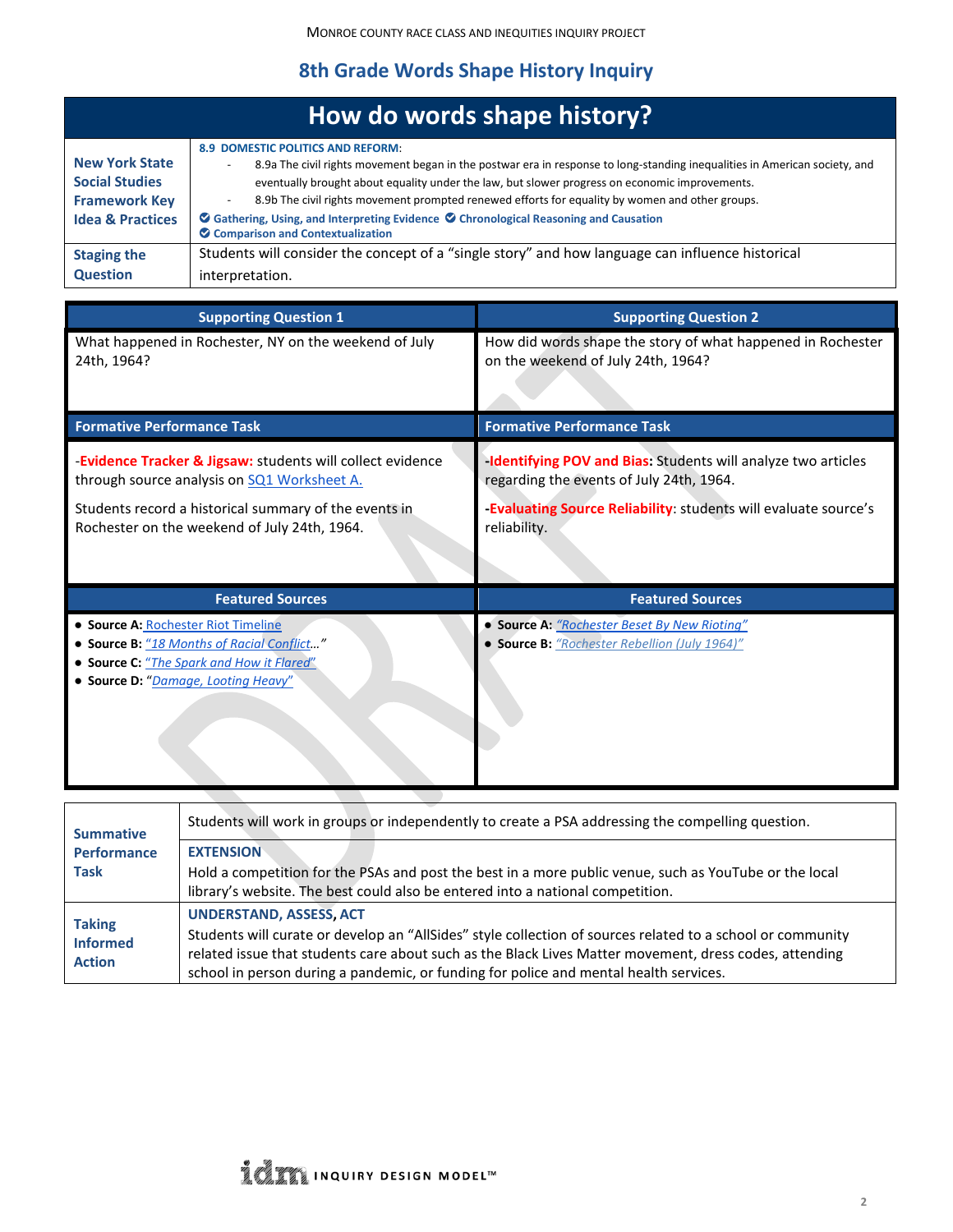# **Supporting Question 1 -- Handout 1**

## <span id="page-2-0"></span>Evidence Tracker - What happened in Rochester, NY on the weekend of July 24th, 1964?

**Directions:** Use this chart to identify the evidence included in the different sources provided, to develop an understanding of the events that occurred on the weekend of July 24th, 1964 in Rochester, NY?

| Source                                                                                            | <b>GIST of the Source</b> | According to the<br>source, what were<br>the short/long<br>term causes? | According to the<br>source, what were the<br>short-term impacts? | What important<br>details are provided in<br>this source? |
|---------------------------------------------------------------------------------------------------|---------------------------|-------------------------------------------------------------------------|------------------------------------------------------------------|-----------------------------------------------------------|
| <b>SOURCE A</b><br><b>PBS Timeline</b>                                                            |                           |                                                                         |                                                                  |                                                           |
| <b>SOURCE B</b><br>18 Months<br>of Racial<br>Conflict<br>Preceded<br><b>Riots in</b><br>Rochester |                           |                                                                         |                                                                  |                                                           |
| <b>SOURCE C</b><br><b>The Spark</b><br>and How it<br><b>Flared</b>                                |                           |                                                                         |                                                                  |                                                           |
| <b>SOURCE D</b><br>Damage,<br>Looting<br><b>Heavy</b>                                             |                           |                                                                         |                                                                  |                                                           |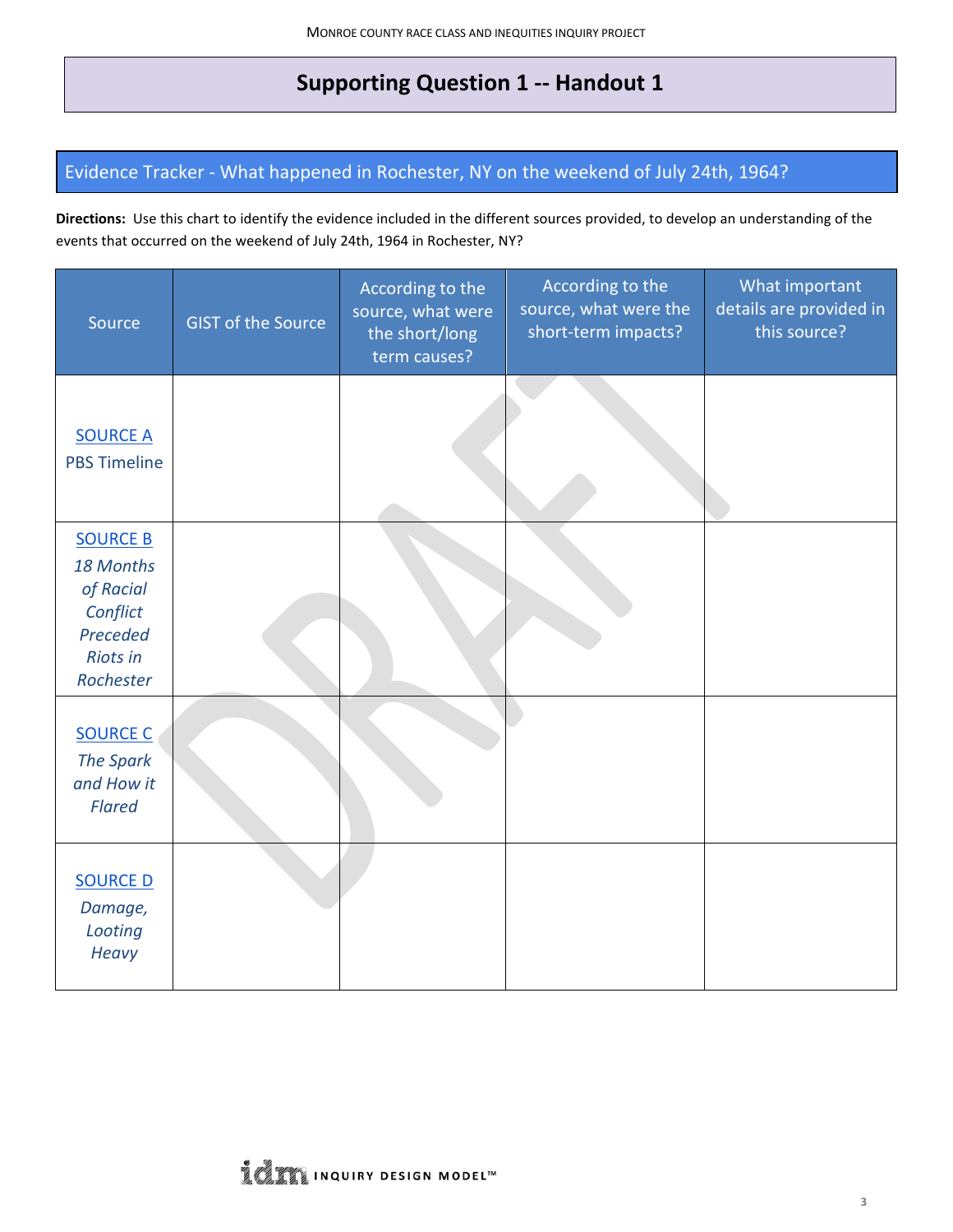# **Supporting Question 1 -- Handout 2**

Exit Ticket - Record a historical summary of the events in Rochester on the weekend of July 24th, 1964 and include short term causes, sequence of events and short term impacts on the community.

| What were the short-term causes of July 24th, 1964?     |  |  |  |
|---------------------------------------------------------|--|--|--|
|                                                         |  |  |  |
| What was the sequence of events?<br>ı                   |  |  |  |
|                                                         |  |  |  |
| What were the short-term impacts on the community?<br>ı |  |  |  |
|                                                         |  |  |  |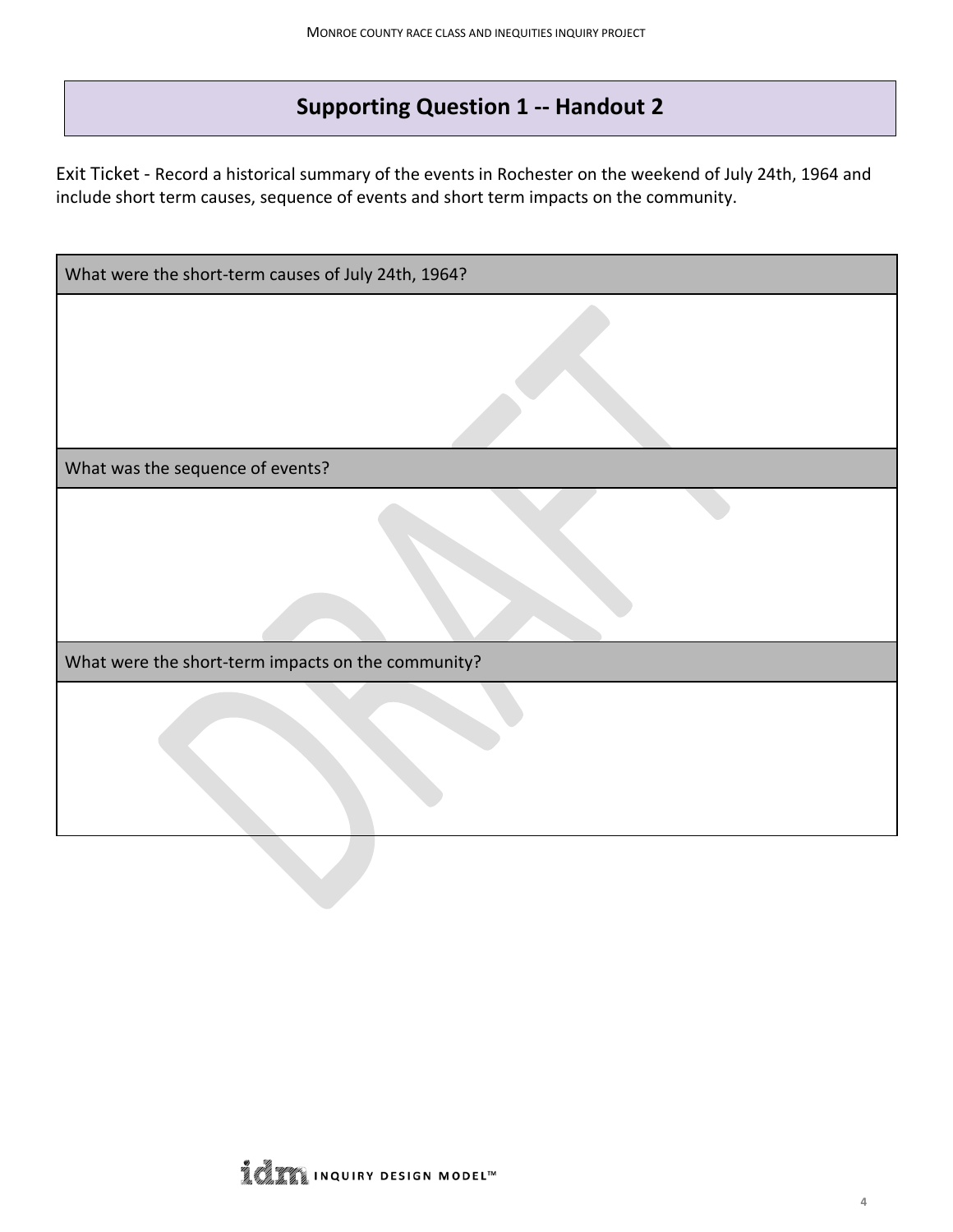# **Supporting Question 1 -- Source A**

<span id="page-4-0"></span>Rochester Riot Timeline excerpt from *PBS Independent Lens*. [\(https://www.pbs.org/independentlens/july64/timeline.html\)](https://www.pbs.org/independentlens/july64/timeline.html)

Over the course of three days and two nights in July 1964, thousands of Rochester's African American residents rioted in the streets of the city's low-income neighborhoods. In the stifling summer heat, rioters smashed storefront windows, looted neighborhood merchants and clashed with police, exposing the city's long-simmering racial tensions. In the seven years following the Rochester riots, more than 750 race riots erupted in numerous American cities, leaving over 200 dead, injuring nearly 13,000 and leaving many African American urban neighborhoods in ruins.

#### **Read the timeline below to trace key moments in the Rochester Riots and other race riots that erupted in African American neighborhoods during the 1960s.**

#### **July 2, 1964**

President Lyndon Johnson signs the Civil Rights Act of 1964, which prohibits discrimination of all kinds based on race, color, religion or national origin. The Act also provides the federal government with the powers to enforce desegregation.

#### **Harlem: July 18, 1964**

Riots erupt in Harlem, New York after the fatal shooting of a 15-year-old African American male by a white police officer. One person is killed, more than 100 are injured and hundreds more are arrested.

#### **Rochester: Friday, July 24, 1964**

#### **10:00 PM**

Police arrest a 19-year-old male for public intoxication at a block party of about 200 people, on Nassau Street near Joseph Avenue in Rochester's Seventh Ward. Rumors spread, such as: a child attacked by a police dog and a pregnant woman slapped by an officer, leading the crowd to become violent.

#### **11:30 PM**

About 400 people riot on Joseph Avenue; all available police officers are called to the scene. Bricks are thrown at police cars.

**Rochester: Saturday, July 25, 1964**

#### **12:30 AM**

Police Chief William Lombard urges crowd to disperse. Rioters throw stones, spit on Lombard and overturn his car.

#### **2:00 AM**

Police Chief William Lombard instructs officers on use of riot weapons.

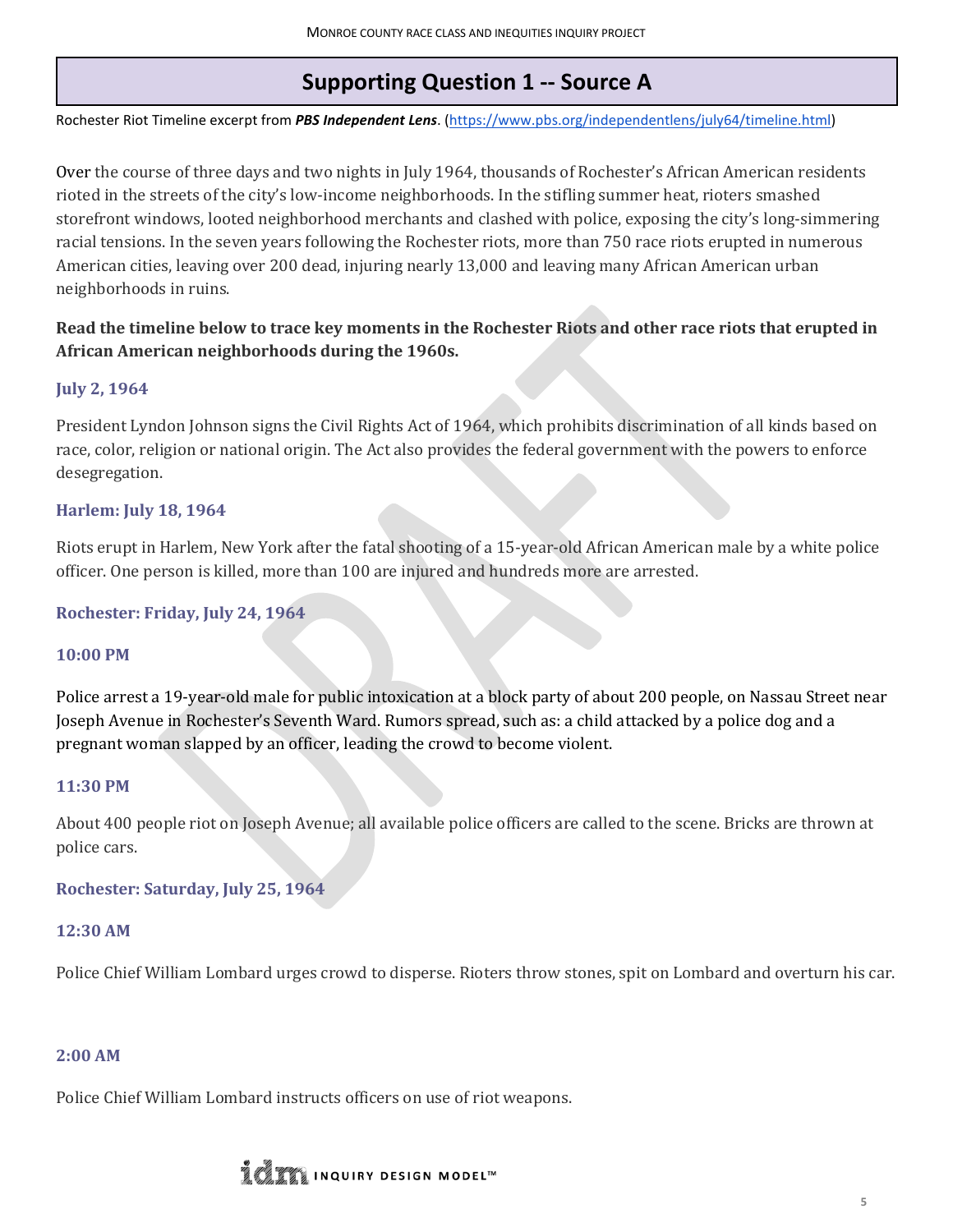#### **3:30 AM**

Crowd swells to more than 2,000; looting spreads down Joseph and Clinton Avenues; city police, state troopers and sheriff's deputies are called in.

#### **4:24 AM**

State of emergency declared.

#### **Daytime**

City Manager Porter Homer orders 8:00 PM curfew in the city of Rochester; closes the downtown and all liquor stores in Rochester and adjoining towns.

African American leaders go to the Public Safety Building, and volunteer to help quell disturbances planned in the Third Ward.

#### **Nightfall**

Violence breaks out in the Third Ward; angry mobs swarm the streets; rioters toss Molotov cocktails, rocks and bottles from rooftops and store windows.

#### **10 PM**

A white man is attacked and killed on Clarissa and Atkinson Streets.

#### **Rochester: Sunday, July 26, 1964**

#### **3 PM**

Helicopter surveying riot damage crashes into a Clarissa Street home, killing three.

National Guard called in to help "weary local and state police" control riot, marking the first time the National Guard is called out in a northern city.

#### **Evening**

The Rochester riots end. Nearly 1,000 people are arrested; the majority, between 20 and 40 years old, employed, with no prior record. Fifteen percent are white.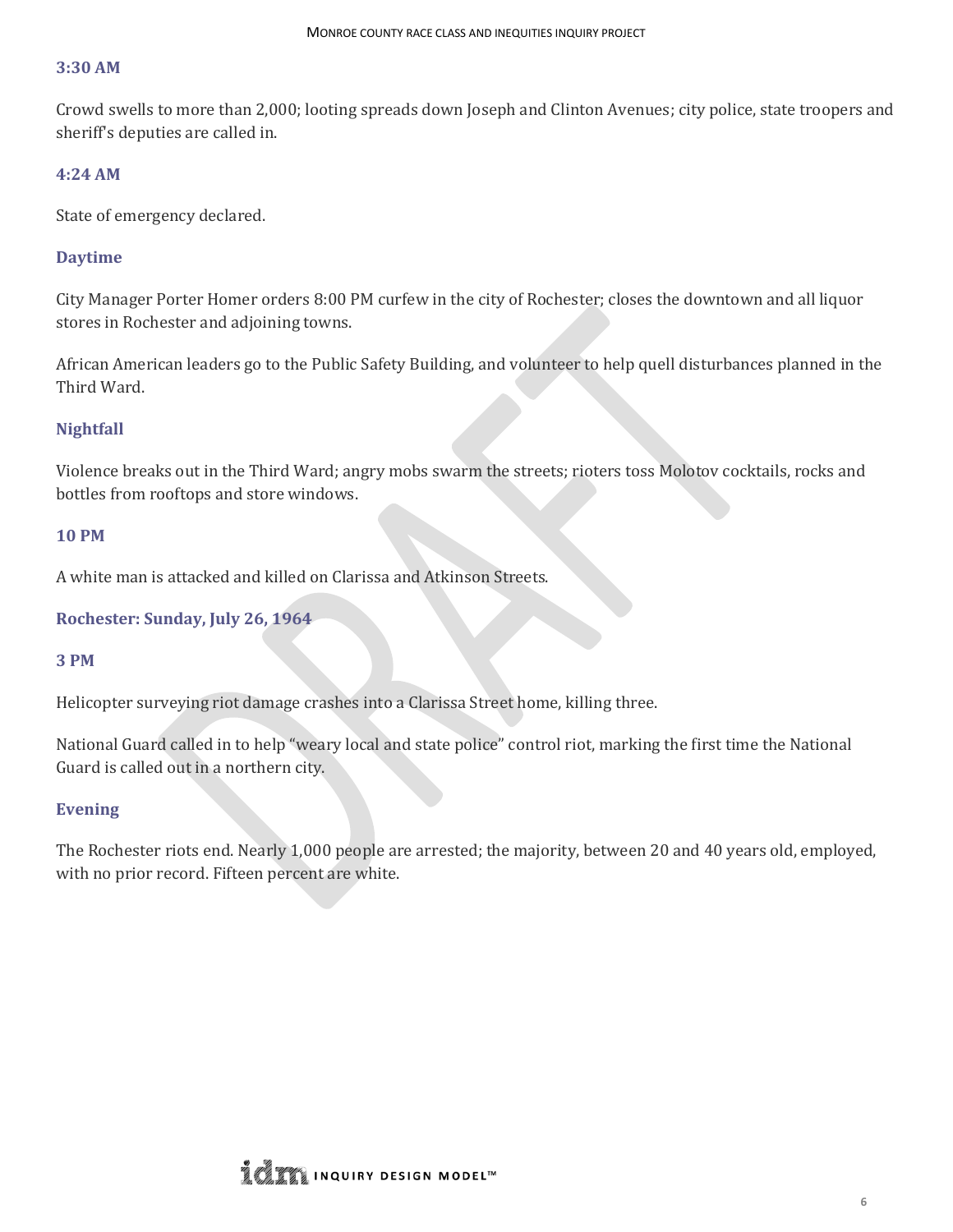## **Supporting Question 1 -- Source B**

<span id="page-6-0"></span>"*18 Months of Racial Conflict Preceded Riots in Rochester*" from the *New York Times*, July 26, 1964

#### *18 Months of Racial Conflict Preceded Riots in Rochester*

Rochester, July 25 (AP)

This riot-torn city has been the scene of racial conflict for more than a year. The trouble was stemmed from Negro charges of police brutality, legal action involving members of Black Muslims, and plans to eliminate racial imbalance in the public schools.

Charges of police brutality were first made in February, 1963. A Negro who was hospitalized after his arrest on traffic and assault charges said he had been beaten by four policemen at the time of his arrest. The brutality accusations were withdrawn in March, 1963.

The Rochester City Council, which had been asked by the National Association for the Advancement of Colored People to create a citizens' review against two police, could not reach an agreement on such a board at the time.

#### **15 Black Muslims Seized**

Earlier, 15 members of the Black Muslims had been arrested at a meeting in January, 1963. The police said they were attacked while trying to enter the meeting to investigate a report that a man there had a pistol. The Negroes contended the policeman intruded on a closed religious meeting.

Charges against two of the 15 Black Muslims were dropped, but the 13 others were involved in four trials over a year. The first, ended in a mistrial and juries failed to reach verdicts at two subsequent trials. Then the 13, plus two others, were convicted of two counts of third-degree assault and two counts of unlawful assembly, both misdemeanors.

The 15 were placed on probation last April after a judge had suspended four-year prison sentences.

#### **School Plan Challenged**

An open enrollment program, inaugurated in February by the Board of Education, in which students from predominantly Negro schools have been transferred to predominantly white schools, has been challenged repeatedly in the courts.

Parents of white children argued that the plan was to end racial imbalance and was unconstitutional because it altered the neighborhood school pattern to promote integration. The school board said the shift was to alleviate overcrowding in the schools.

The appellate court ruled June 25 that the transfer was constitutional and that the Board of Education could continue its program pending the outcome of an appeal of a state Supreme Court justice's ruling that the program was illegal. The appeal is pending.

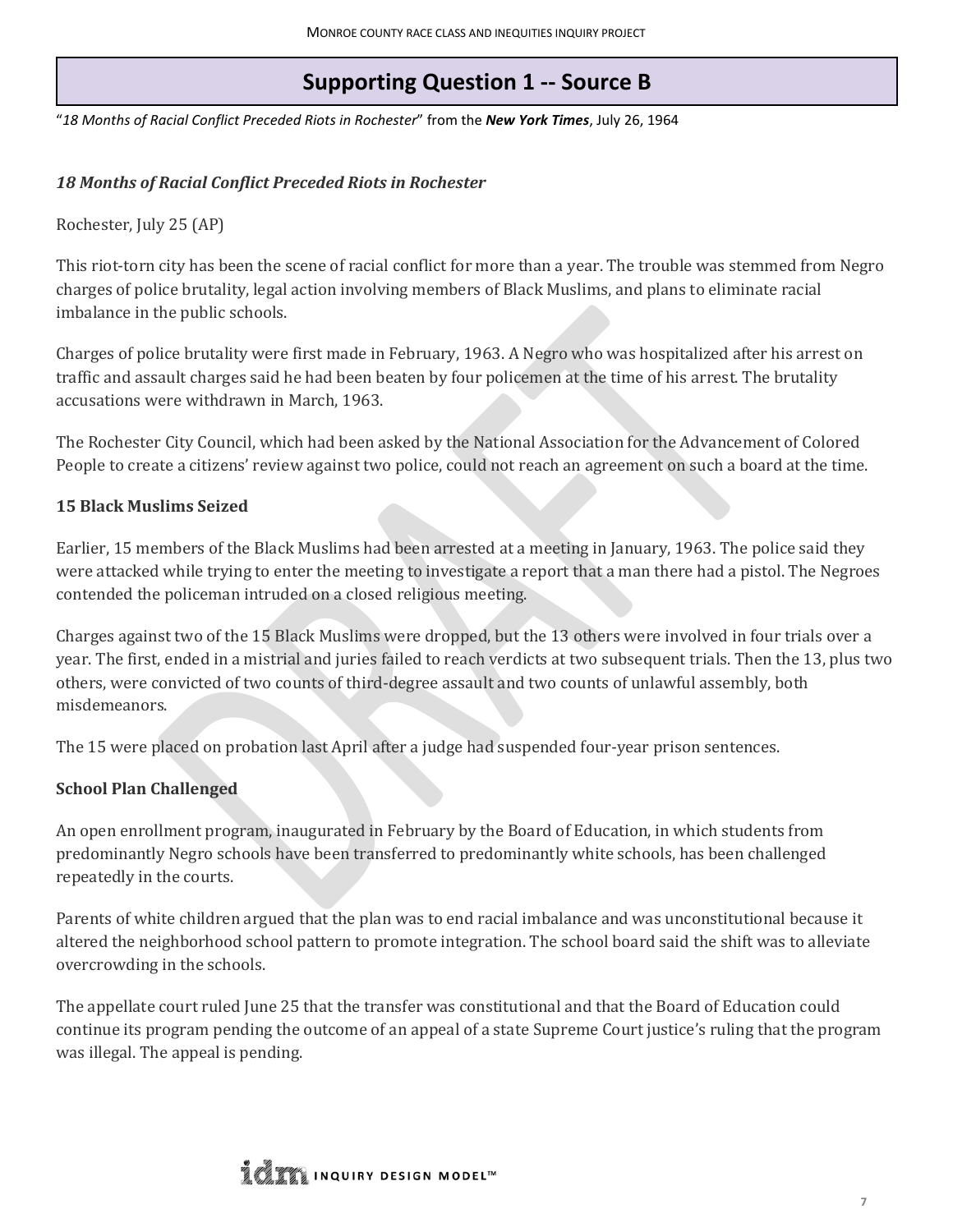# **Supporting Question 1 -- Source C**

<span id="page-7-0"></span>"*The Spark and How it Flared*" by John Omicinski from the *Democrat & Chronicle*, July 26, 1964

#### *The Spark and How it Flared*

By John Omicinski

As the gray dawn broke, ending the night of violence and terror, the fire hoses still gushed brown, brackish water on the few stragglers at Joseph Avenue and the Inner Loop.

Many who had witnessed it wondered, "What happened here?"

Here is a chronology of Friday night's riots, as it was pieced together from eyewitnesses and police reports:

11:38 p.m. – The first call. The police dispatcher barks, "Joseph and Nassau, officer in trouble." Two or three patrol cars speed into the area. The Negro mob has already formed around policemen as they attempt to haul a young troublemaker away from a street dance.

11:40 p.m. – There is big trouble at Joseph and Nassau. An angry, bottle-throwing mob continues to gather in the streets.

11:50 p.m. – Every policeman in the city is speeding to the Joseph-Nassau-Kelly vicinity. Bottles are thrown. The angry mob, from the street dance and nearly every home in the area, lines the block-long area. Women, children, teenagers and drunken men taunt the police. Sporadic fights break out. Several K-9 Corps teams arrive, but only one or two dogs leave their kennels in the rear of the police station wagons.

12:05 a.m. – One teenaged Negro tough is grabbed by the scruff of the neck and walked toward the patrol wagon, parked in the middle of the block. He breaks and runs on Joseph toward Kelly. Five policemen run after him.

12:20 a.m. – Now the mob has reached fever pitch. A policeman steps into the crowd and tries to talk. The "pop" of a breaking bottle is heard, and the policeman whirls, his hand covering his face. Blood flows between his fingers. There is a deep gash below his right eye. Several Negroes in the back of the crowd toss rubbish cans over the heads of the rioters at the policemen. Police crowd in and wedge the mob apart.

12:30 a.m. – Some of the mob has grown tired of it, and groups of Negroes can be seen walking north on Joseph Avenue. The trouble now centers around Joseph Avenue and Kelly Street. Rioters toss bottles at police standing in the streets. Several hit the patrol cars, shattering windows. Now the policemen have donned helmets.

12:35 a.m. – Four or five cars roll down glass-covered Kelly Street near Chatham Gardens. The lead car stops, apparently because of engine trouble. The cars, hopelessly stymied behind the stalled car, are riddled with rocks and bottles.

12:45 a.m. – Fifteen persons have been arrested, and the reports of assaults upon men, women and children passing through the area begin to filter into police headquarters. A 61-year-old Bausch & Lomb employee walks into the plaza of the Public Safety Building, his face and shirt splattered with blood. He speaks with a heavy German accent. His eyes glazed, he asks wonderingly, "What is this, the Wehrmacht?"

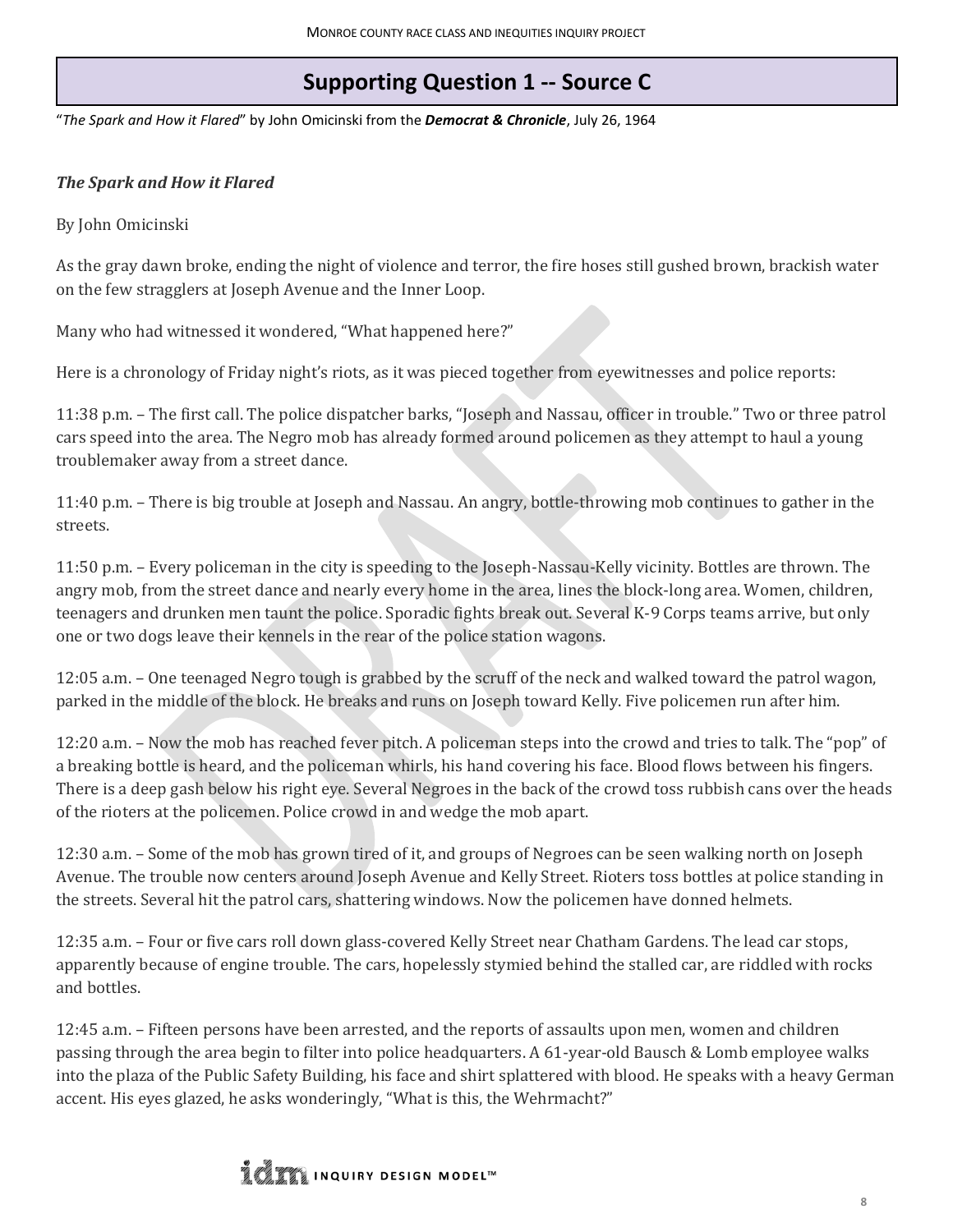1-1:30 a.m. – Police Chief William M. Lombard's car has been turned over and set afire by angry Negroes. All the shops in the area are being looted. A rioter throws a stolen television set in front of a passing car. Police now retreat into the surrounding streets.

2:00 a.m. – Reports of widespread looting come in. Police have blocked off the main approaches into the area. But several cars manage to get in. They arrive at Joseph and Central battered, their occupants bloodied. Ambulances going into the area now take police along. Sheriff's deputies arrive.

2-3:00 a.m. – Whites, attracted by radio reports of the melee, converge on the area between the New York Central Station and the U.S. Post Office. Two hundred whites and Negroes face each other from opposite sides of the street. Police stand between then, and the crowds grow restless. Two fire trucks stand by. Greece and Brighton Police arrive.

3:45 a.m. – Police attempt to arrest a white agitator, he runs, but is grabbed by police. The two mobs, Negro and white break up, but converge again. A policeman mutters, "Oh, no, not a race riot." The agitator is arrested and taken to the wagon, but the crowd still mingles at Joseph and the Inner Loop. Reports of looting in Clinton Avenue North, Rauber Street and the Bull's Head continue to come in.

4:10 a.m. – Fire hoses are broken out. The mob scatters to all corners of the intersection, then surges back again. The water slaps into the crowd. One Negro woman, dressed in an ankle-length flowing white gown, a prime agitator in the "staredown" of the past hours, is flattened. Others slip and slide as the torrent hits them. But the hoses are doing their job, the mob has lost its taste for a fight, but the spark has flared and things will never again be the same again.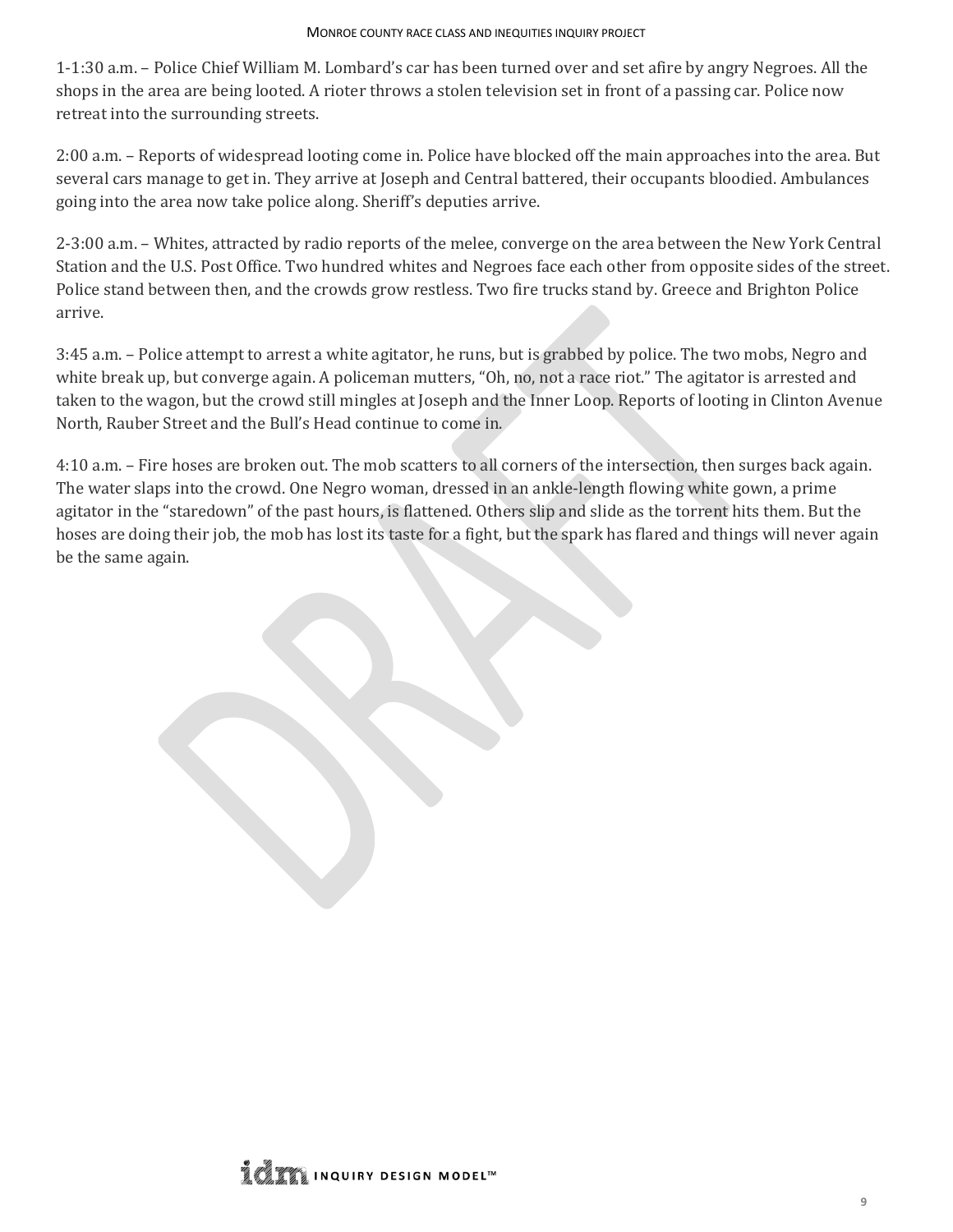## **Supporting Question 1 -- Source D**

<span id="page-9-0"></span>"*Damage, Looting Heavy*" from the *Times Union*, July 25, 1964

#### *Damage, Looting Heavy*

A battered Joseph Avenue neighborhood of several square blocks was cloaked in uneasy calm at midday today following more than eight hours of rioting and looting.

Scores of persons were injured, dozens were arrested and numerous store windows were smashed in a series of noisy battles between rioters and police which raged from shortly before midnight until after dawn today.

Deputy Police Chief Clarence DePrez estimated that more than 4,000 persons – many hurling bottles, cans and stones – battled with police. DePrez said nearly all of the rioters were Negroes.

DePrez said he believes the rioting was "well-organized.

At least four persons were charged with "inciting to riot."

Nearly all of the damage was to stores owned by white persons, Deprez said, "and someone had to point those places out."

Most of the damage was to stores, where articles ranging from canned food to television sets were stolen.

But windows were smashed also in about a dozen U.S. mail trucks parked outside the Main Post Office. There was no report of mail theft.

Police ordered all gun shops in Rochester closed until further notice. It was reported some of the rioters carried shotguns and other arms.

**LOW INQUIRY DESIGN MODEL**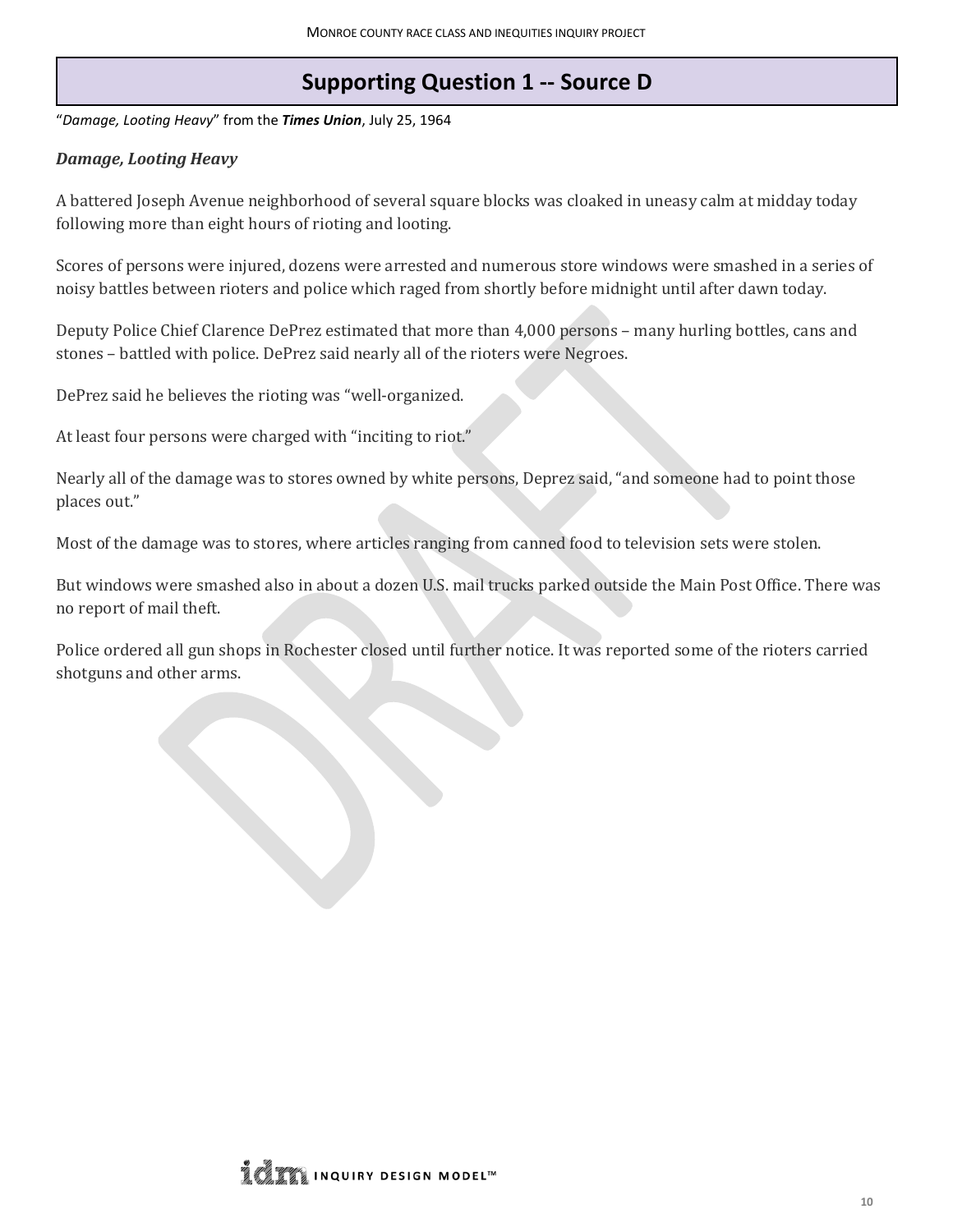## **Supporting Question 2-- Source A**

<span id="page-10-0"></span>**Source A:** excerpt from The New York Times article, " *Rochester Beset By New Rioting*…", July 26, 1964 <https://www.nytimes.com/1964/07/26/archives/rochester-beset-by-new-rioting-white-man-dead-4-policemen-hurt-as.html>

### *ROCHESTER BESET BY NEW RIOTING; WHITE MAN DEAD; 4 Policemen Hurt as Negro Bands Defy City Curfew —Scores Are Arrested; TEAR GAS USED ON MOBS; Stores Looted and Smashed by Marauders in Cars—Mayor Appears on TV*

ROCHESTER, Sunday, July 26 — Widespread rioting and looting by Negroes broke out here last night for the second time in 24 hours. An elderly white man was killed and a number of people were injured.

The fighting erupted shortly after an 8 P.M. citywide curfew ordered by city officials went into effect.

Seven hundred steel-helmeted policemen, including 100 state troopers, joined in trying to quell the violence. At least four policemen were reported to have been injured.

By 3 o'clock this morning, the fighting was still going on and was moving rapidly toward the main business district from the integrated residential area on the southwest side where it began.

A steady stream of prisoners arrived at police headquarters in radio cars. At least 100 were arrested.

Shortly before midnight, in the midst of the rioting, Mayor Frank Lamb said in a television broadcast that he would name a committee to study five Negro demands "as soon as order is restored in our community."

As the Mayor spoke, the police were using tear gas and firing shots into the air to try to halt the violence. Small demonstrations erupted constantly in different sections of the city.

There were reports that Negroes were firing shotguns and pistols into the air.

Looting spread into white and other integrated neighborhoods. Merchandise was taken away in cars. Objects too heavy to carry were destroyed…

...The Mayor emphasized in his television statement that before any consideration could be given to the Negro demands "there must be an end to violence and disorder in our streets." "I am assured," he said, "that the spokesmen here tonight the six Negro leaders] will, with all other responsible citizens, do everything in their power to restore peace and calm to

Rochester so that reason and not violence will have its way."

The Mayor said he favored at least four of the Negro demands. He told reporters, however, that he was against a Negro request that called for the deputizing of "responsible people" in the riot-torn areas to help keep the peace.

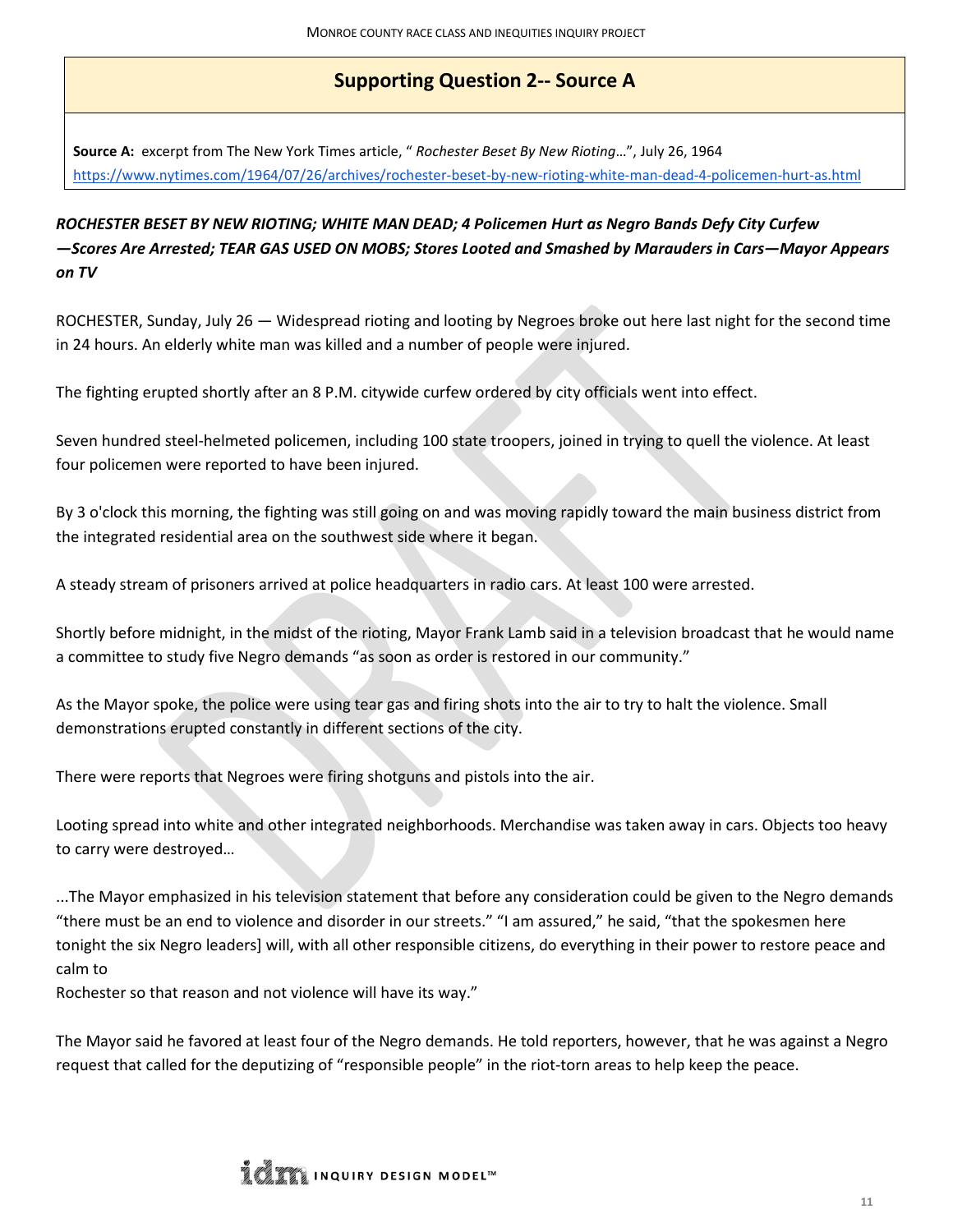The demands acceptable to Mr. Lamb were those calling for the creation of a committee to study Negro problems, the enlargement of the police advisory board to include Negroes, the utilization of more Negro social workers and the encouragement of more Negro businesses…

...Potato chips, crushed cigars, watermelon rinds and shoes were strewn on the street around the heaps of glass.

"The people are mad, mad, mad," said a Negro man who refused to give his name.

"What you see here is going to look like a Sunday school picnic after tonight. There are two sets of law, one for white and one for black. We just took enough of it.

"Police brutality, that's the name for it."

**LOW INQUIRY DESIGN MODEL**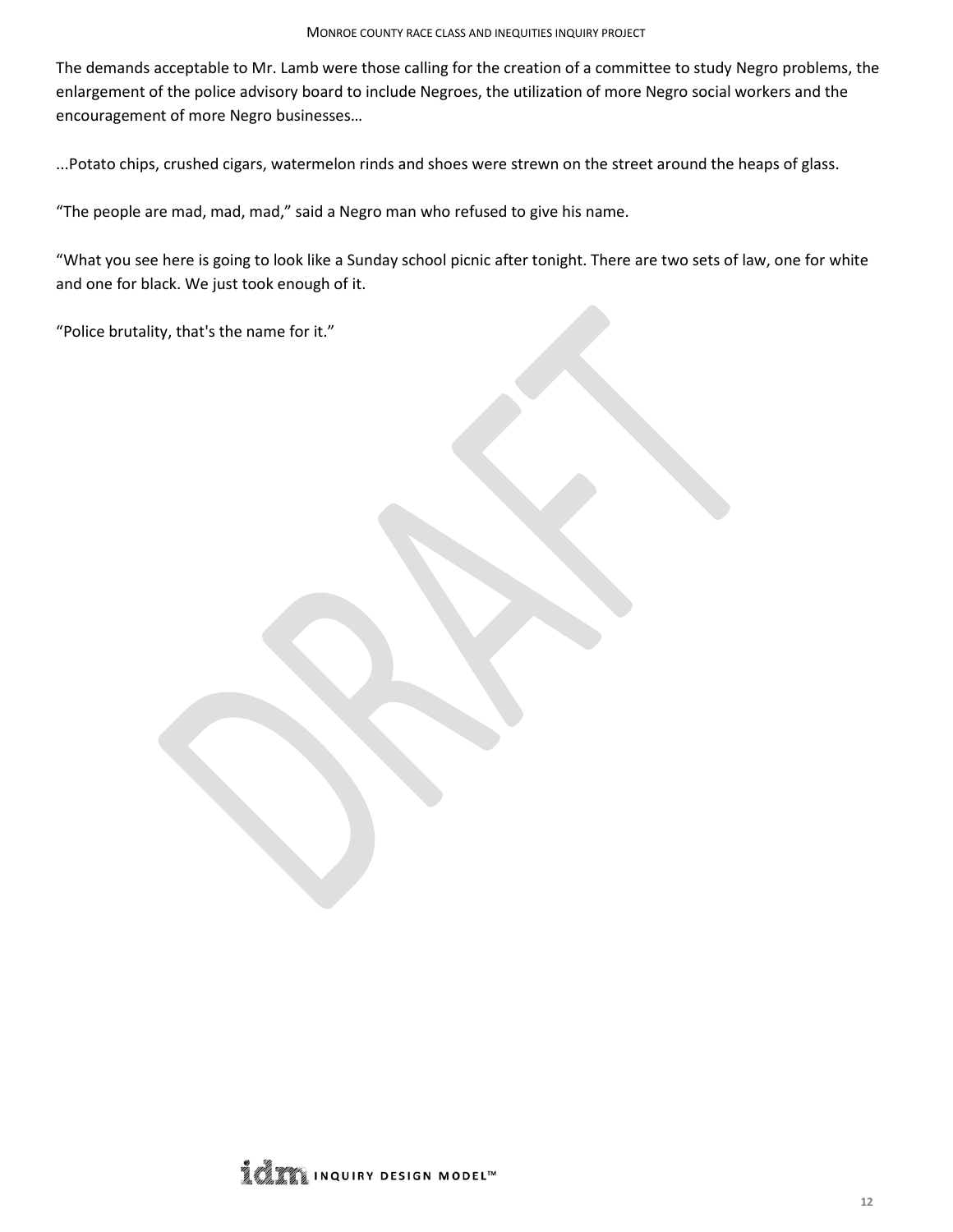#### **Supporting Question 2--Source B**

<span id="page-12-0"></span>**Source B:** Full article fro[m www.blackpast.org,](https://www.blackpast.org/) *"ROCHESTER REBELLION (JULY 1964)"*, DECEMBER 4, 2017 written by, Rachel Campbell

Rochester, New York's uprising began on July 24, 1964. It occurred less than a week after the Harlem Riot. The Rochester Rebellion came as a surprise to many white residents because of the city's history of progressive 19th century politics. A large part of that history revolved around the Underground Railroad, and resident abolitionist Fredrick Douglass as well as women's rights activist Susan B. Anthony. Both were buried in the city's Mount Hope cemetery.

Despite that historical legacy, African Americans in mid-20th century Rochester faced housing and employment discrimination. The schools were segregated and police-black community relations were as strained in Rochester as in any major city in the North.

Much of the tension was fueled by the rapid growth of Rochester's black population which increased from 7,845 in 1950 to around 32,000 in 1964. Most of these newcomers were funneled into dilapidated housing in Upper Falls Rochester, the site where the "riot" began. Black residents of Upper Falls had an unemployment rate six times higher than whites within the same community. Many of the migrants were publicly disparaged and humiliated. They were often called "bean pickers" by their white neighbors. Ironically, slum clearance and urban renewal policies designed to get rid of the dilapidated structures that housed these newcomers often ended up eliminating vast areas of housing without replacement dwellings for those forced to move. All of these factors created the atmosphere for rebellion in 1964.

Rochester's Rebellion began Friday night, July 24, on Nassau Street in Rochester's Seventh Ward. It started at a block party with 200 people present. At 10 p.m., Rochester police arrested Randy Manigault, a 19-year-old African American man, for public intoxication and harassing women at the party. Since the arrest was made in an atmosphere of tension, additional police were called to the scene. False rumors of an assault on a pregnant woman by a police officer and a child by a police dog spread through the crowd at the party and soon into the surrounding neighborhood.

By this point Rochester Police Chief William Lombard was on the scene personally directing his officers. When he ordered the crowd to move, many young blacks began throwing rocks at the police cars, and one police car was overturned. By 11:30 p.m. more than 400 people were battling the police and all available officers went to the streets. At 2:00 a.m Chief Lombard ordered the police officers to use riot weapons on the crowd. By 3:30 a.m. the crowd had grown to 2,000 people and looting began on Clinton Avenue, the main thoroughfare through Upper Falls.

By 9:00 a.m. on July 25, the uprising was officially called a "riot" and a state of emergency was declared by New York governor Nelson Rockefeller. While the rioting calmed during the day on Saturday, by 10:00 p.m. Saturday night it resumed. By that point one white man had died. By Sunday night when the riot ended, approximately 250 stores were looted; five white people died (four men died in a helicopter crash blamed on the riot), and nearly 350 people were